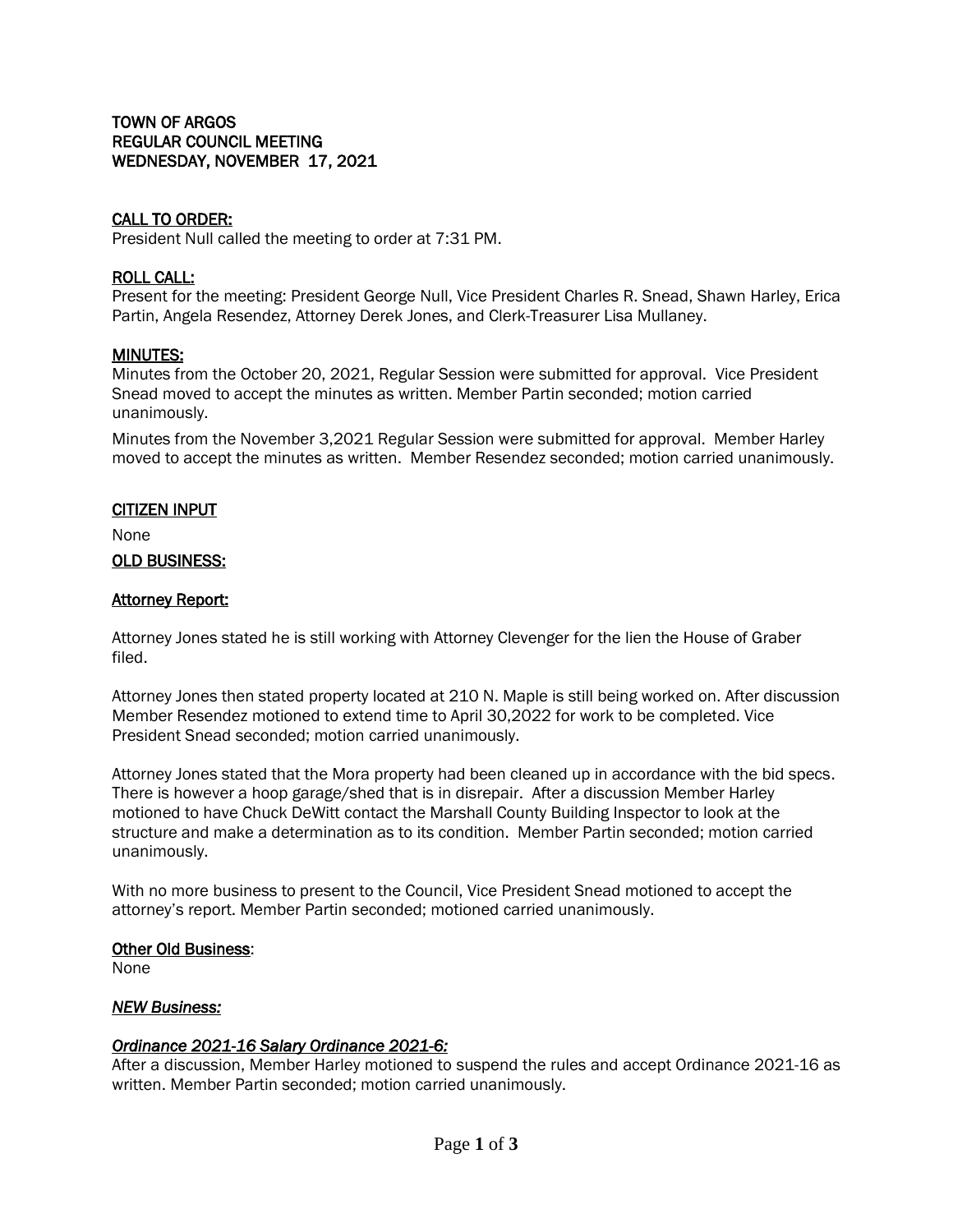# Ordinance 2021-17 Holiday 2022 –

After a short discussion, Member Harley motioned to suspend the rules and accept Ordinance 2021- 17 as written. Member Resendez seconded; motion carried 4 to 1 with President Null voting against for removing 3 holidays from the list.

## Other New Business –

President Null mentioned the 2021 Christmas Light Contest. Vice President Snead motioned to have the contest again with the same prizes as last year. Member Resendez seconded; motion carried unanimously.

#### Department Head Reports-

All department heads and the Economic Director submitted their reports for review.

Chief Bowman presented his report. He also stated that his car needs a light bar and was wondering if that could be paid from the CCD Fund since new vehicle is less expensive than originally planned. Member Harley motioned to pay for the light bar from the CCD Fund. Member Resendez seconded; motion carried unanimously.

Superintendent Lindstrom included his report in the Council packet. He also stated he would like to purchase a new locator for \$7,000.00. Member Resendez motioned to allow Superintendent Lindstrom to purchase the locator. Member Partin seconded; motion carried unanimously. He also presented three quotes for a new dump truck, Attorney Jones spoke up to ask to look into if the bid process is needed. The Council agreed to address this at the next meeting.

Chief Mark Dean included his report in the Council packet.

EMS Chief Dean gave a verbal report.

Mark VanDerWeele included his report in the Council packet. He presented the final plat for Deerfield Meadows for final Council approval. Vice President Snead motioned to allow President Null to sign the final plat approving the subdivision for Deerfield Meadows. Member Harley seconded; motion carried unanimously. President Null signed the plat.

Vice President Snead motioned to accept the department head reports. Member Partin seconded; motion carried unanimously.

## CLAIMS

The November 3, 2021, claims which totaled \$239,032.11. Vice President Snead moved to accept claims November 2, 2021, through November 16, 2021. Member Resendez seconded. The motion carried unanimously.

## ADJOURNMENT

With no more business brought before the board Member Resendez moved to adjourn the meeting and Member Partin seconded. The motion carried unanimously. The meeting adjourned at 8:23 P.M.

George Null, President

\_\_\_\_\_\_\_\_\_\_\_\_\_\_\_\_\_\_\_\_\_\_\_\_\_\_\_\_\_\_\_\_\_\_\_

ATTEST: